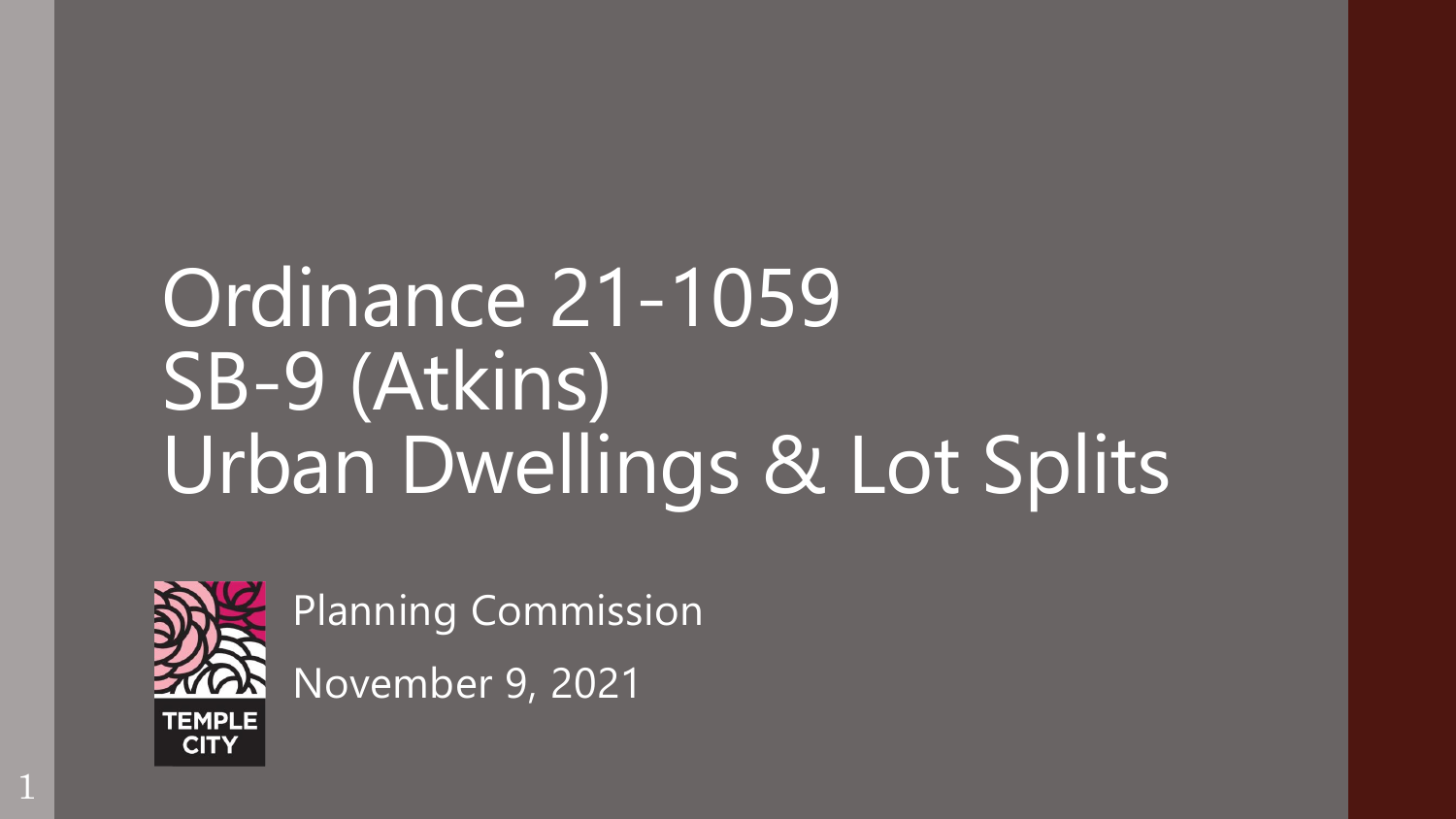#### Background

• September 16: SB-9 was signed into law

• October 5: Joint City Council-Planning Commission study session

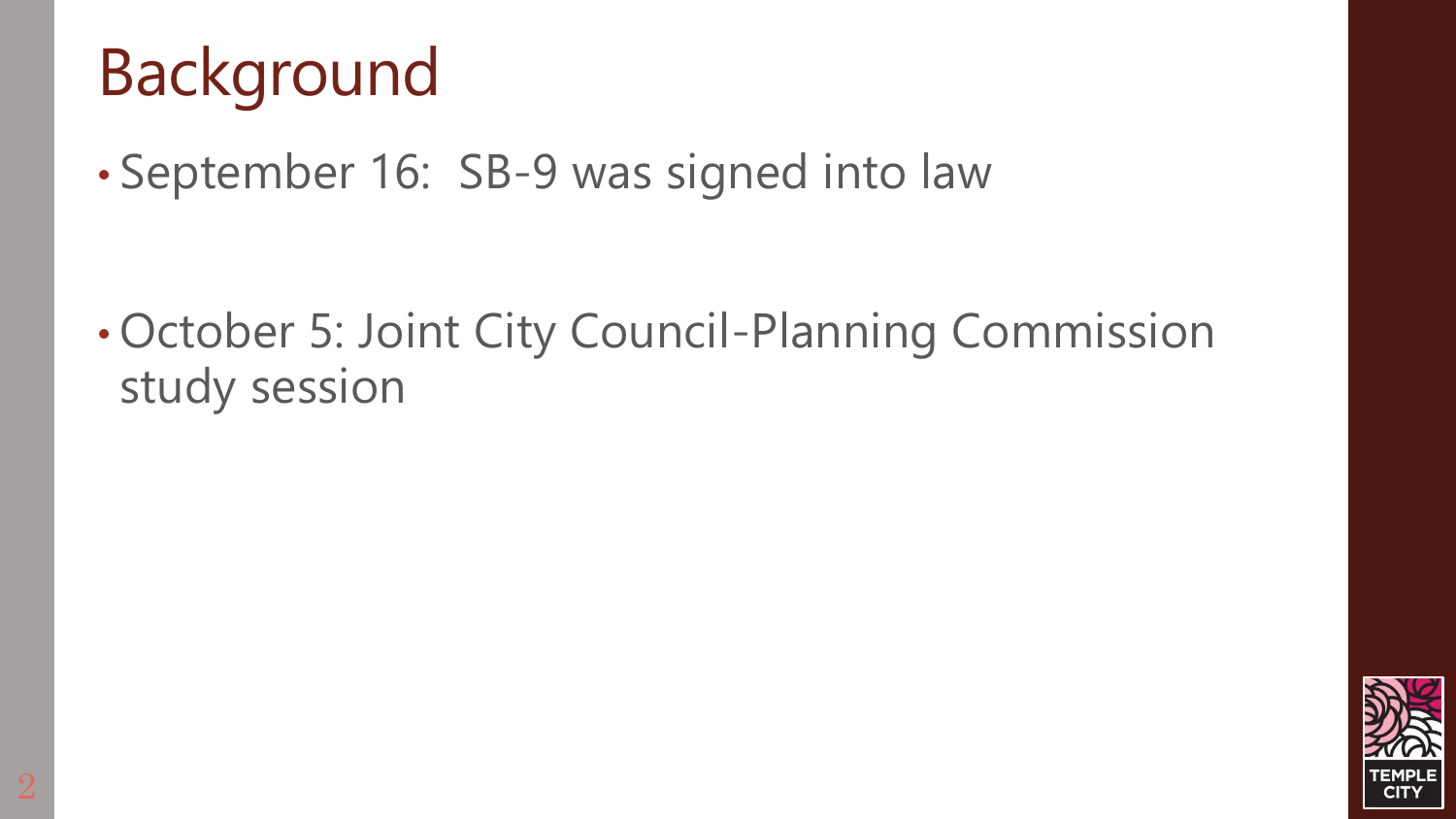#### Summary

- 1 single family house can be subdivided into 2 units
- 1 lot can be divided into a max. of 2 lots
- ADUs and JADUs are counted toward the maximum
- Each unit can be at least 800 sq ft
- New lots must be at least 40% the size of the original lot
- Min. size of new lot is 1,200 sq ft

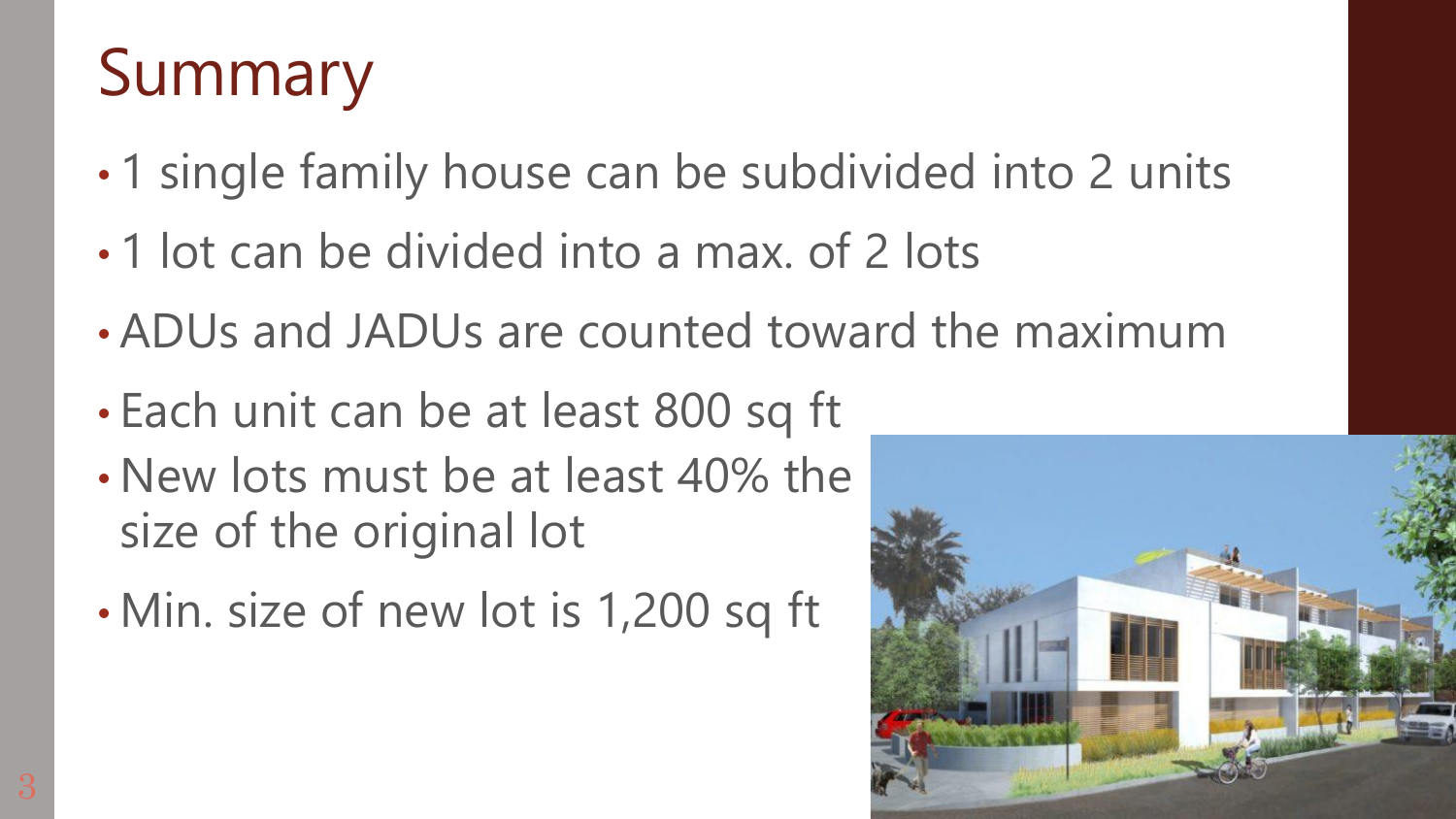### Summary

- Rear and side setbacks can be as little as 4 feet
- No additional setbacks for existing structures
- 0-1 parking spaces required
- No subjective standards or process
- Owner must sign affidavit agreeing to live on-site for 3 years
- No short-term rentals
- Can't subdivide adjacent site or the same site twice

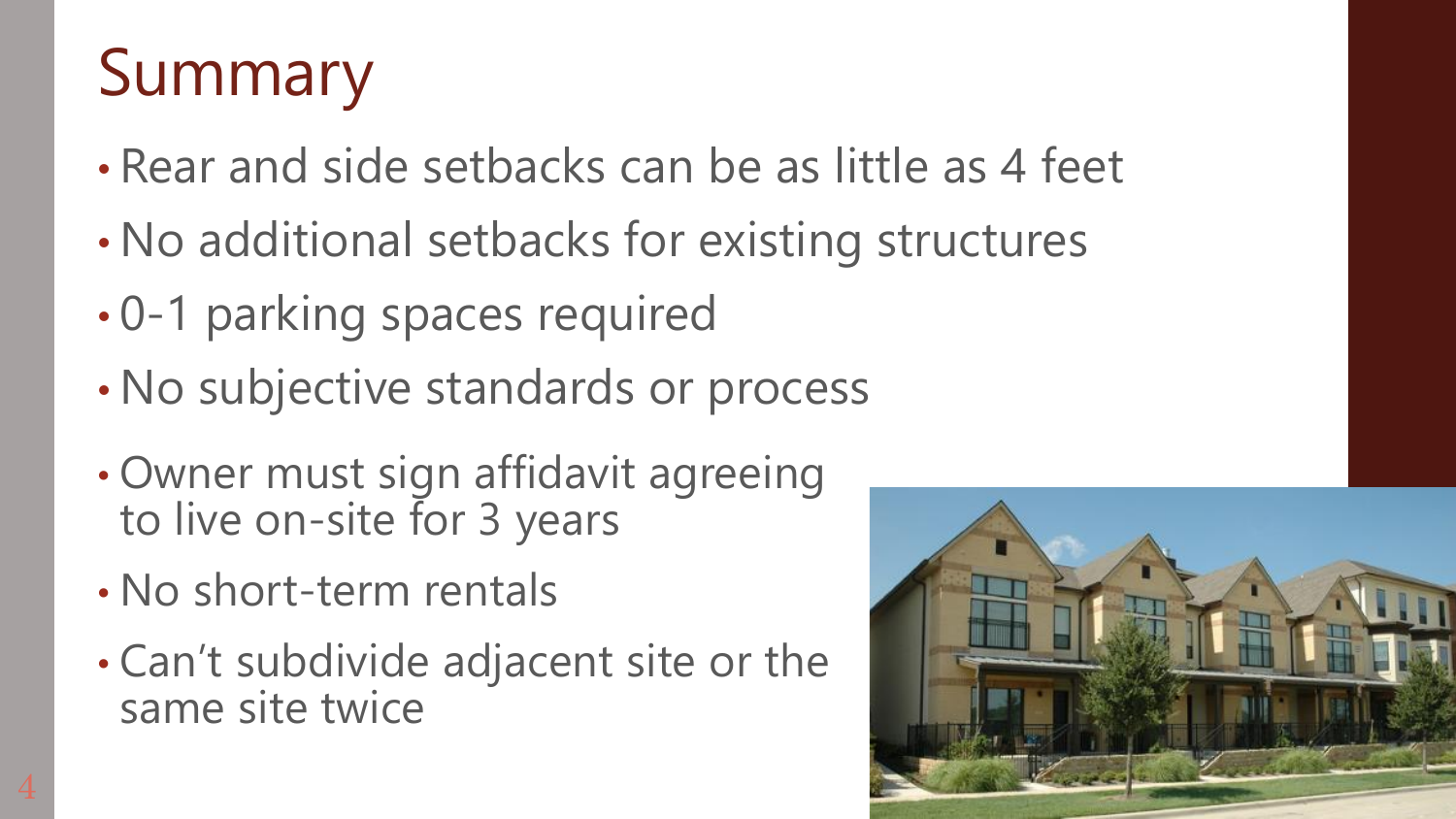# Proposed Ordinance



Planning Commission

November 9, 2021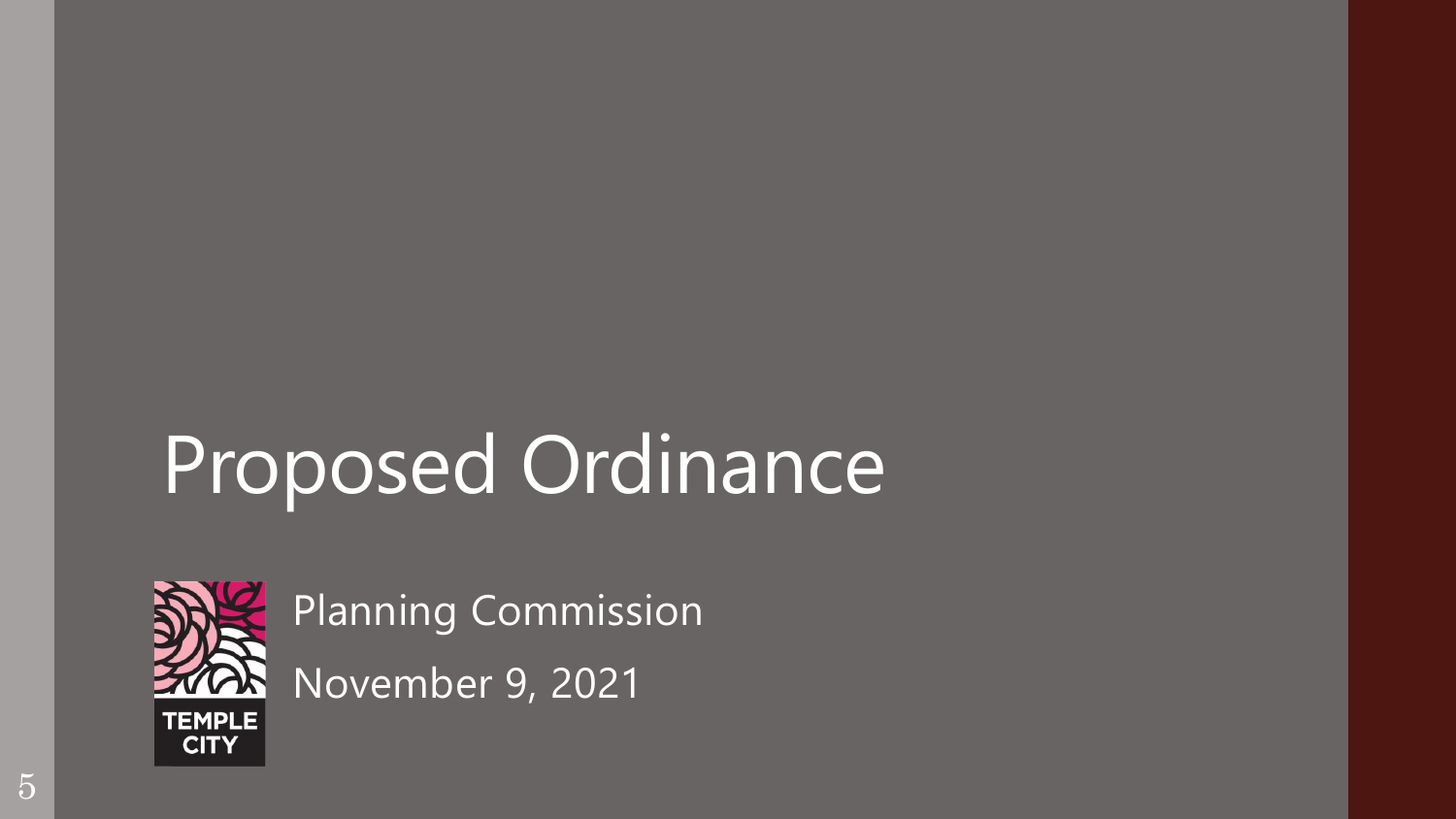## Follow-Up from Study Session

- 1. Historic preservation
- 2. Impact fees
- 3. Affordability requirements
- 4. Parking and traffic
- 5. Environmental impacts
- 6. New development & designs standards
- 7. Adjust existing regulations

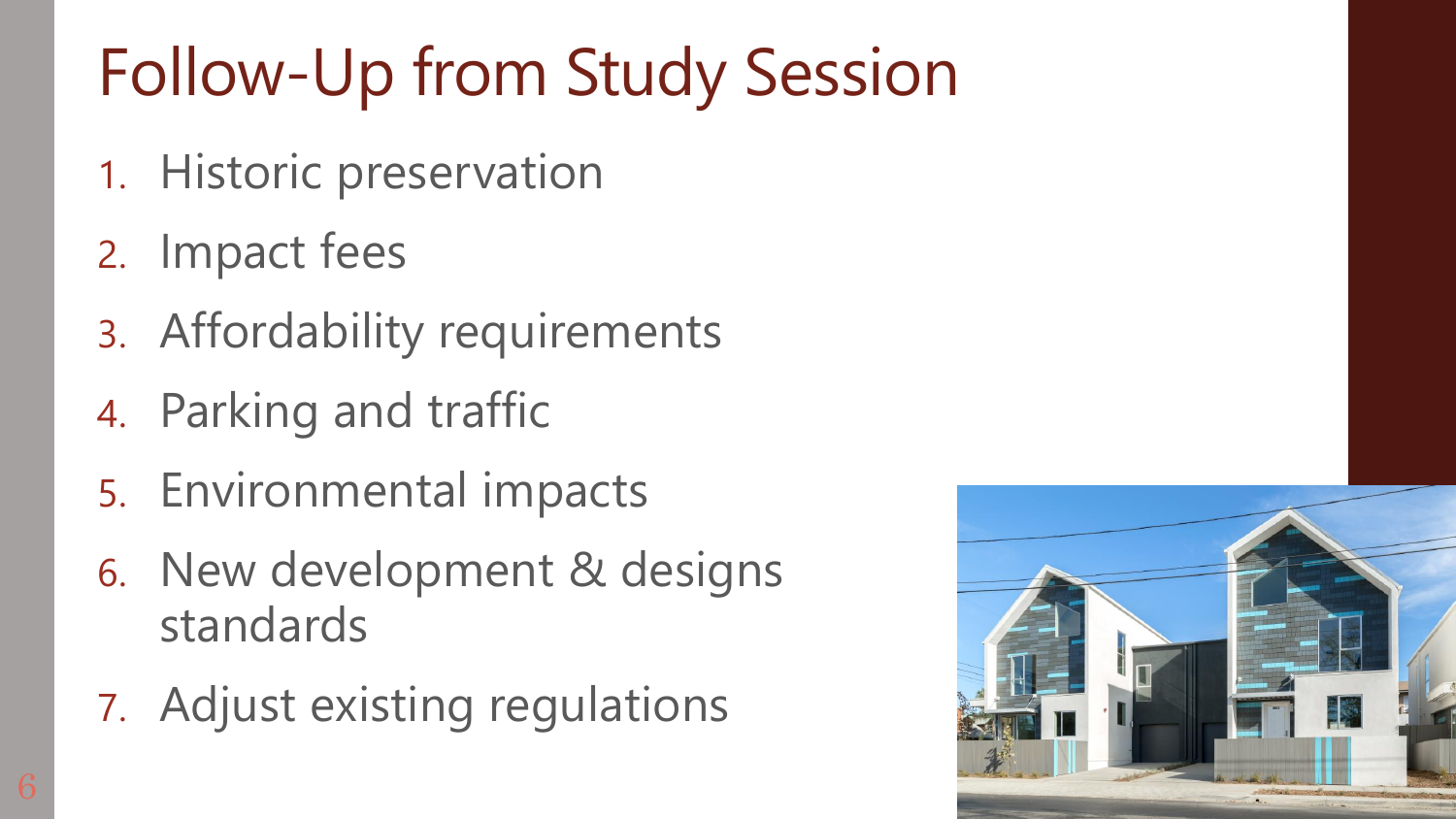- Overnight street parking
- Minimum size of 500 square feet
- Height
	- $\cdot$  1 story 18 feet
	- $\cdot$  2 story 25 feet
	- 3 story 1 floor must be underground
- Second floor stepback of 4 feet
- No parking onsite

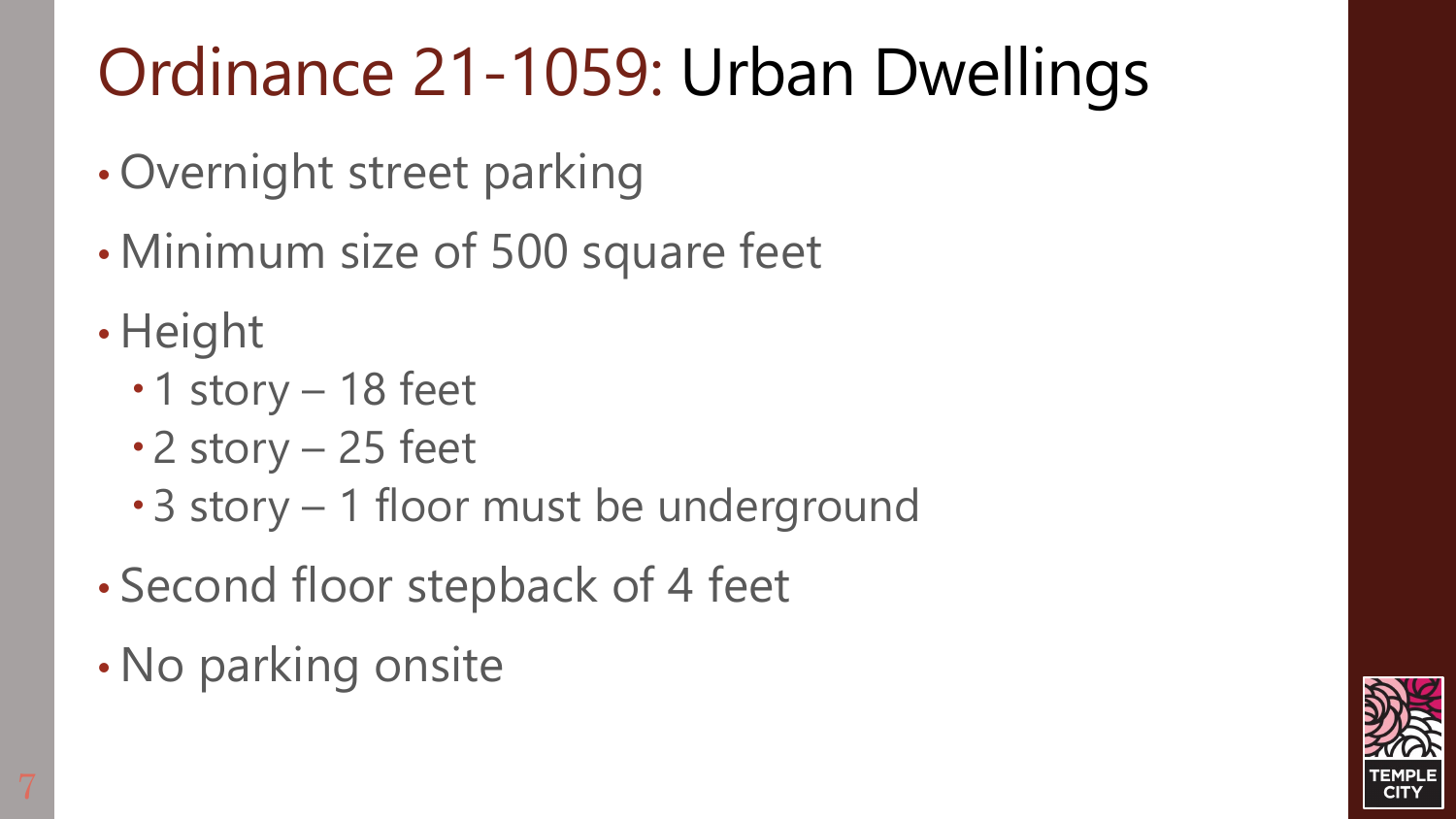- Affordability covenant 30 years at low- or very lowincome
- Sub-leasing only 1 bedroom
- Mature trees must be preserved
- LEED Platinum certification
- Real estate disclosures:
	- No overnight parking permits
	- No short-term rentals
	- Must provide information for annual housing report
	- Must remain affordable housing

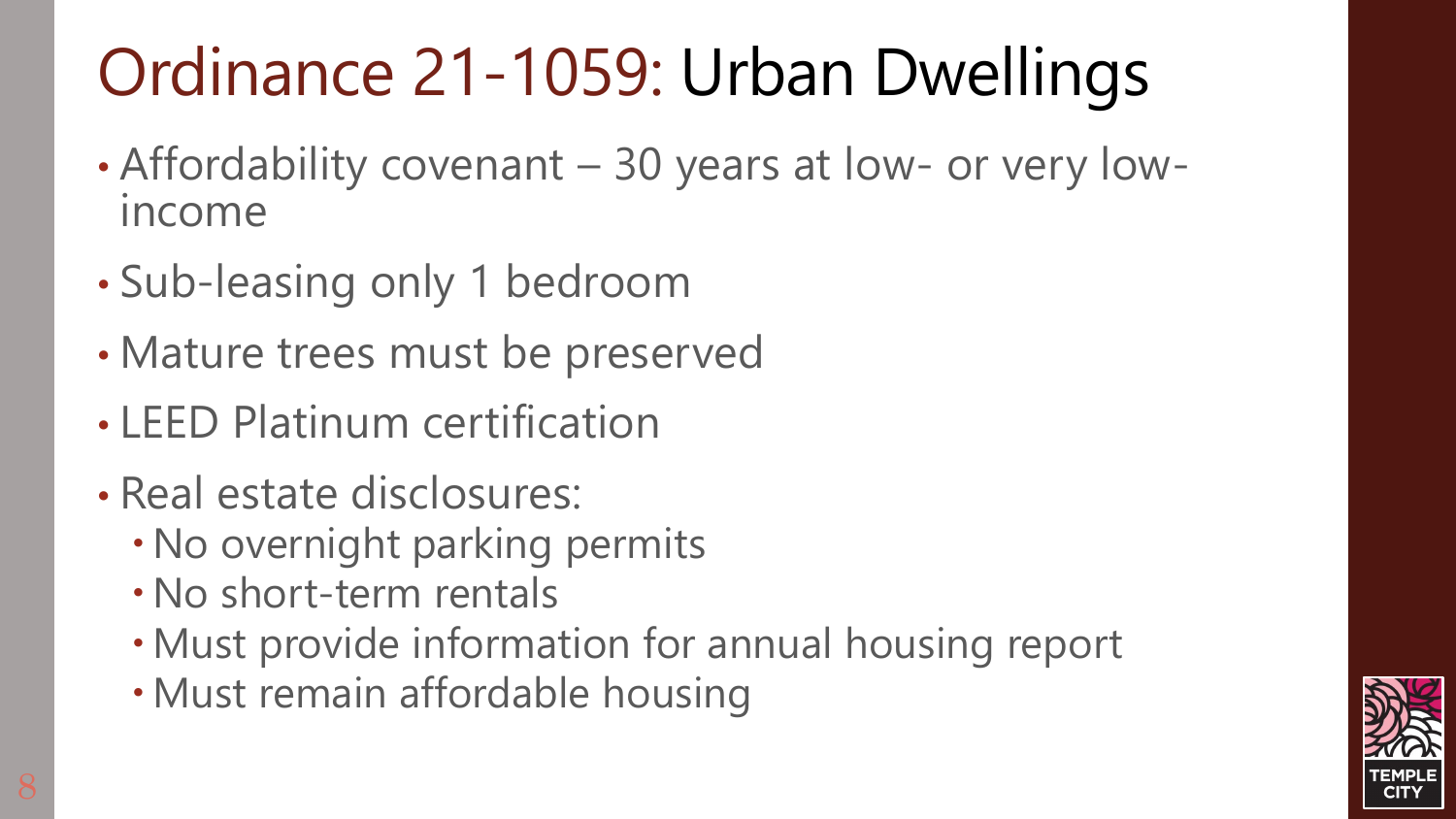- Design standards
	- Additions must match existing buildings onsite
	- New construction
		- Front façade articulation
		- Entrances
		- Side and rear articulation
		- Exterior materials: stone, brick, foam
		- Colors
- Exterior stairways
- Open space
- Courtyards
- Architectural style: Craftsman or Spanish colonial revival

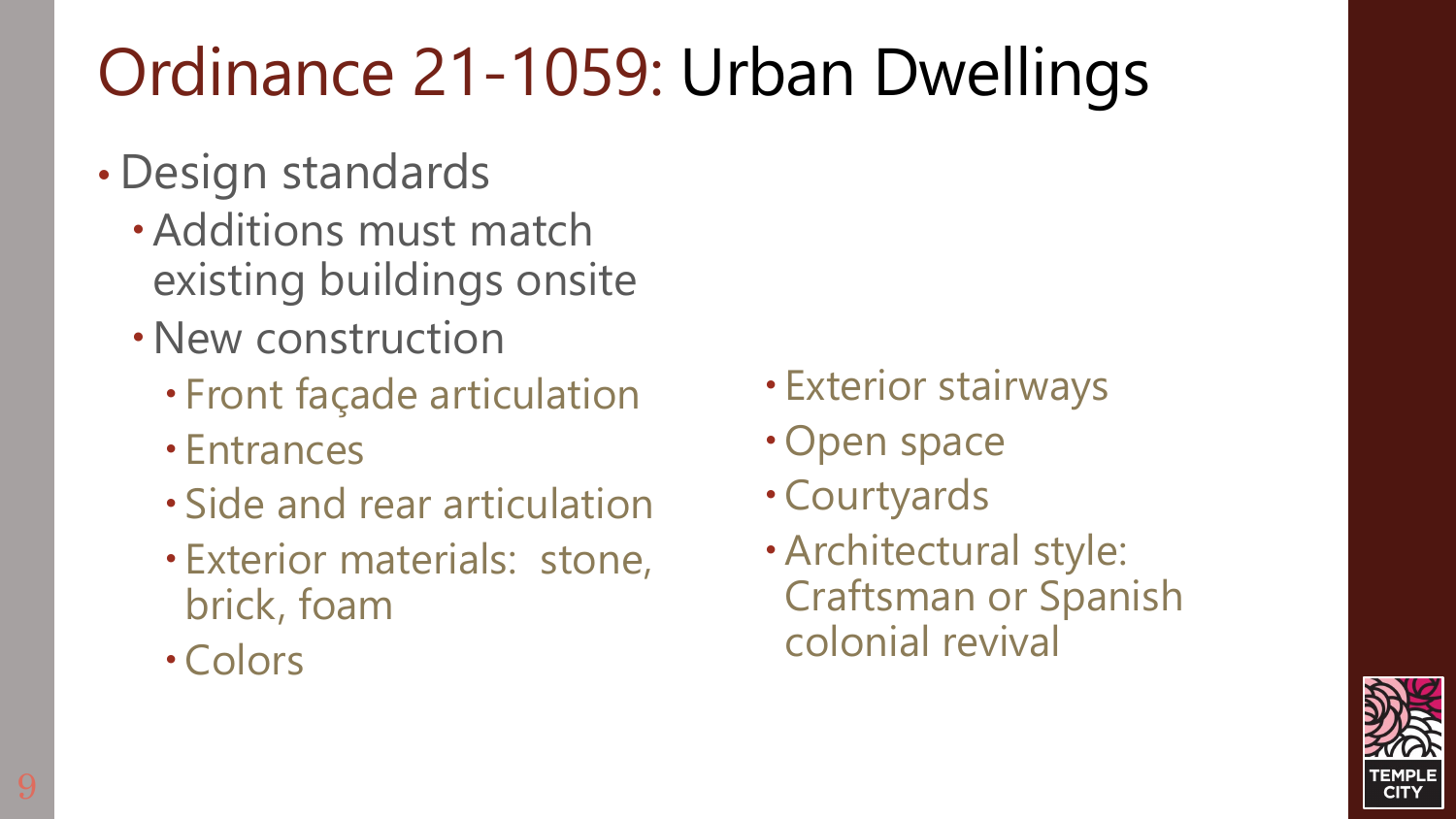- Exceptions to development standards
	- a. Lot coverage
	- b. Floor area ratio
	- c. Tree Preservation
	- d. Open space
	- e. Courtyard
	- f. Second floor step backs
	- g. Front of the lot floor area ratio
	- h. Articulation
	- i. Maximum number of stories

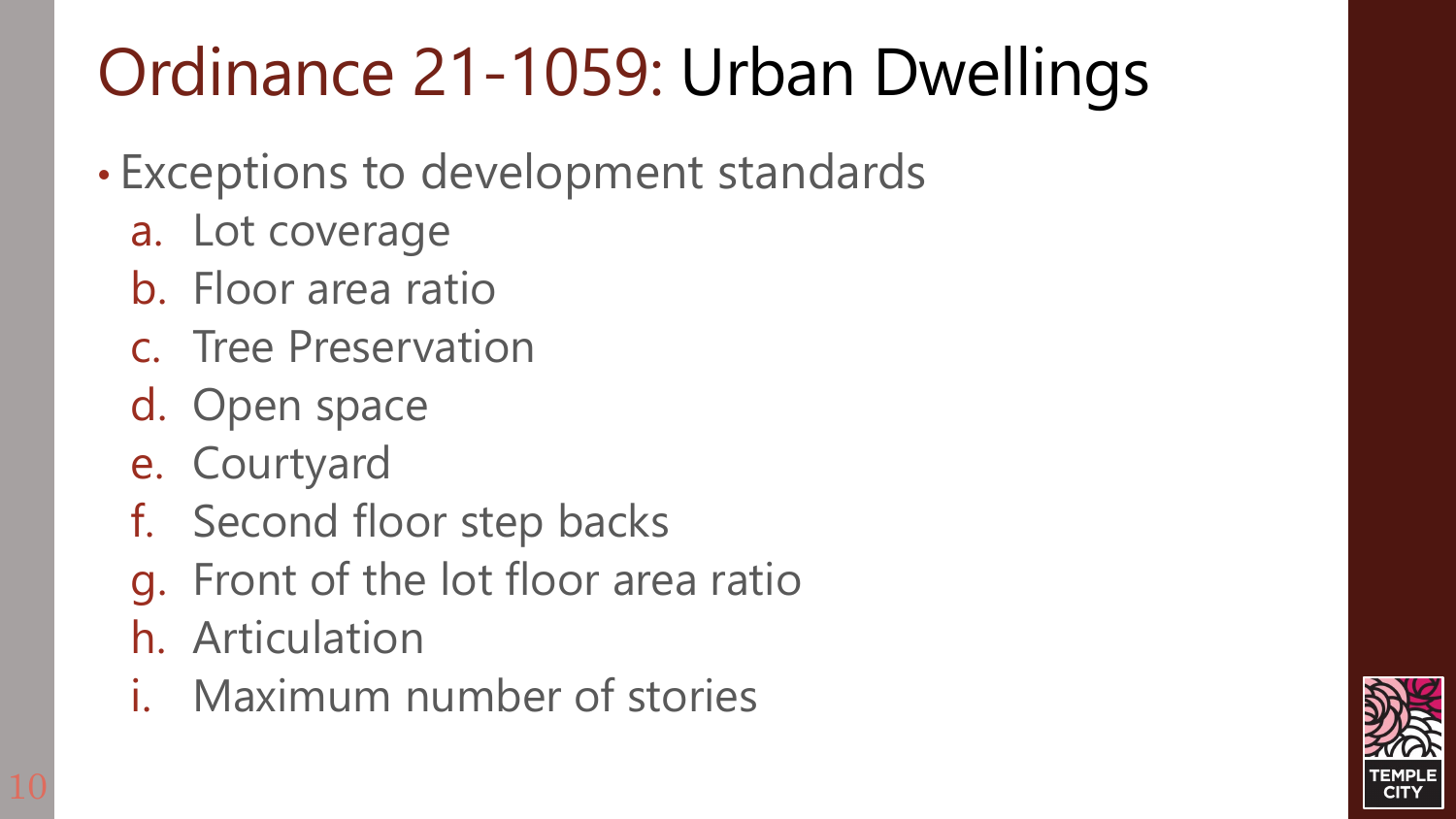#### Ordinance 21-1059: Urban Lots

- Easement for utility and fire safety to development standards
- Bi-annual inspection for ownership and affordability
- Onsite parking prohibited
- •Urban dwelling required on urban lots
- Real estate disclosures

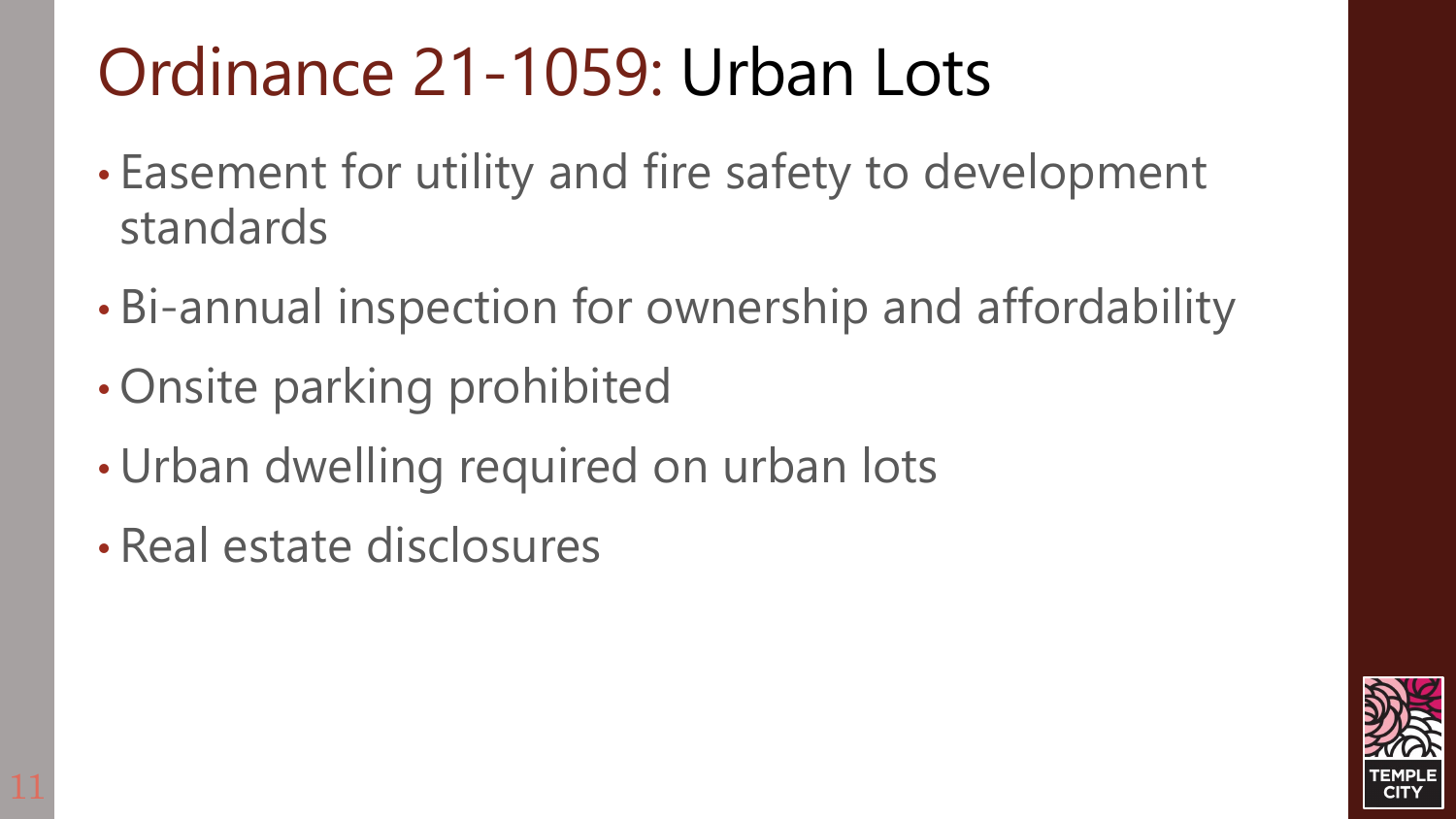#### Next Steps

- December 7 City Council hearing on urgency ordinance
- December 8 City ordinance comes into effect
- •January 1 State law goes into effect
- •Urgency & regular ordinance

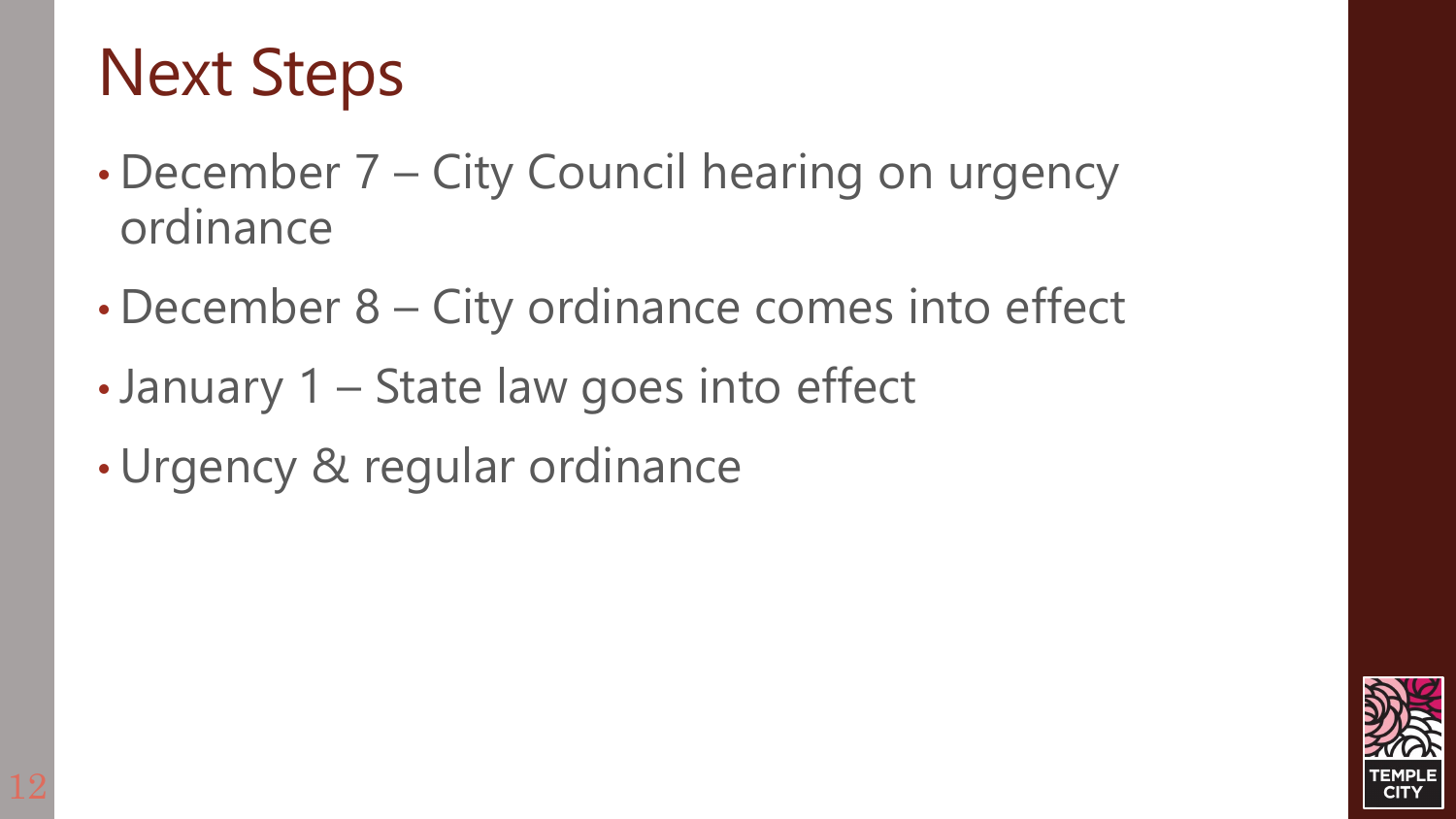#### Recommendation

Approve the attached resolution, recommending that the City Council find that this project is exempt from CEQA and approve Ordinance 21-1059.